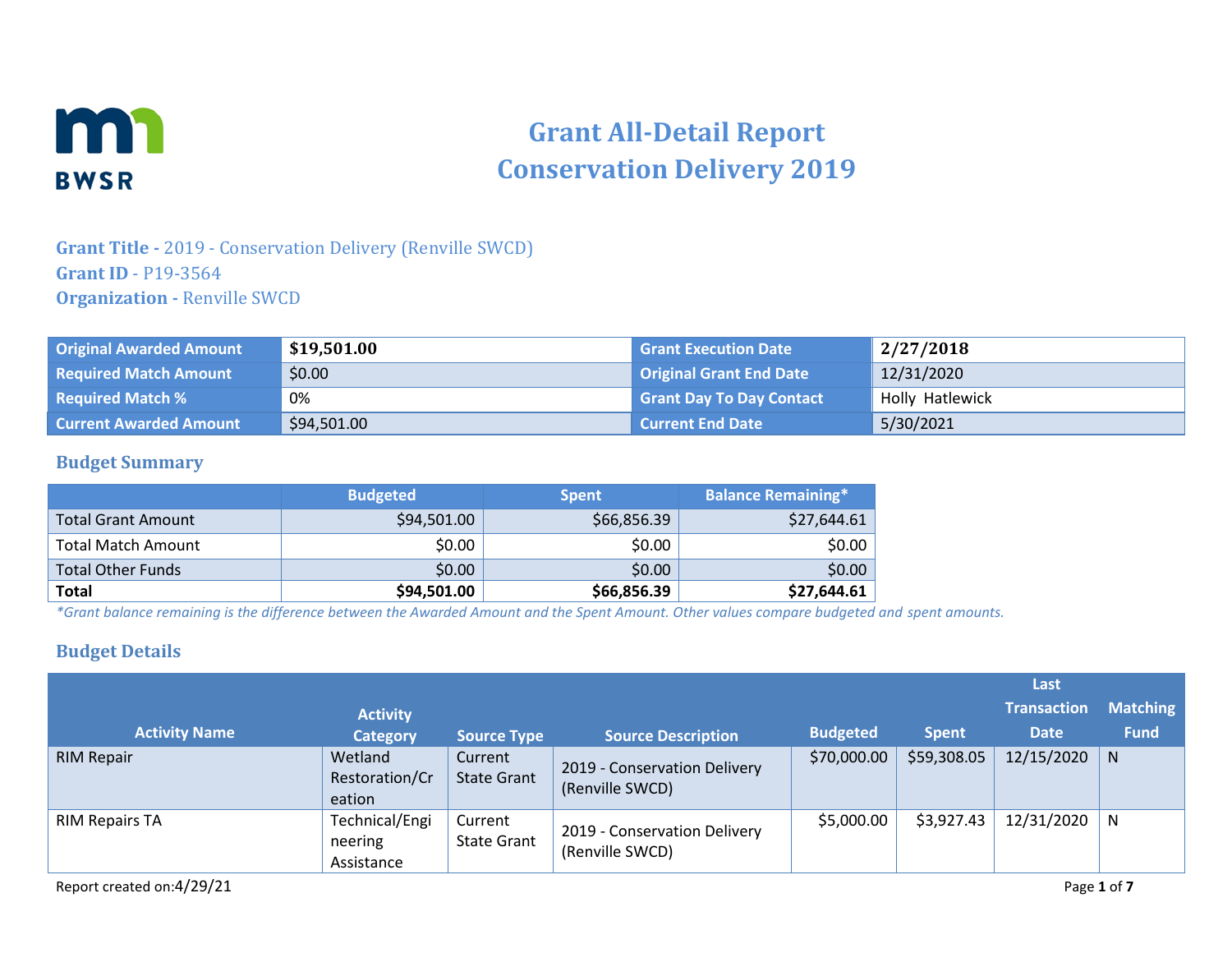|                        |                 |                    |                              |                 |              | Last               |                 |
|------------------------|-----------------|--------------------|------------------------------|-----------------|--------------|--------------------|-----------------|
|                        | <b>Activity</b> |                    |                              |                 |              | <b>Transaction</b> | <b>Matching</b> |
| <b>Activity Name</b>   | <b>Category</b> | <b>Source Type</b> | <b>Source Description</b>    | <b>Budgeted</b> | <b>Spent</b> | <b>Date</b>        | <b>Fund</b>     |
| <b>SWCD Operations</b> | Administration  | Current            | 2019 - Conservation Delivery | \$19,501.00     | \$3,620.91   | 12/31/2019         | N               |
|                        | /Coordination   | <b>State Grant</b> | (Renville SWCD)              |                 |              |                    |                 |

## **Activity Details Summary**

| <b>Activity Details</b>   | <b>Total Action Count</b> | <b>Total Activity Mapped</b> | <b>Proposed Size / Unit</b> | <b>Actual Size / Unit</b> |
|---------------------------|---------------------------|------------------------------|-----------------------------|---------------------------|
| 657 - Wetland Restoration |                           |                              | 2328 LINEAR FEET            | 2328 LINEAR FEET          |
| 657 - Wetland Restoration |                           |                              | 1050 LINEAR FEET            | 1050 LINEAR FEET          |
| 657 - Wetland Restoration |                           |                              | 365 LINEAR FEET             | 365 LINEAR FEET           |

# **Proposed Activity Indicators**

| <b>Activity Name</b> | <b>Indicator Name</b> | <b>Value &amp; Units</b> |  | <b>Comments</b> |
|----------------------|-----------------------|--------------------------|--|-----------------|
|                      |                       |                          |  |                 |

# **Final Indicators Summary**

| <b>Indicator Name</b> | <b>Total Value</b> | <b>Unit</b> |
|-----------------------|--------------------|-------------|
| <b>PREVENTION</b>     | 2.00               | COUNT       |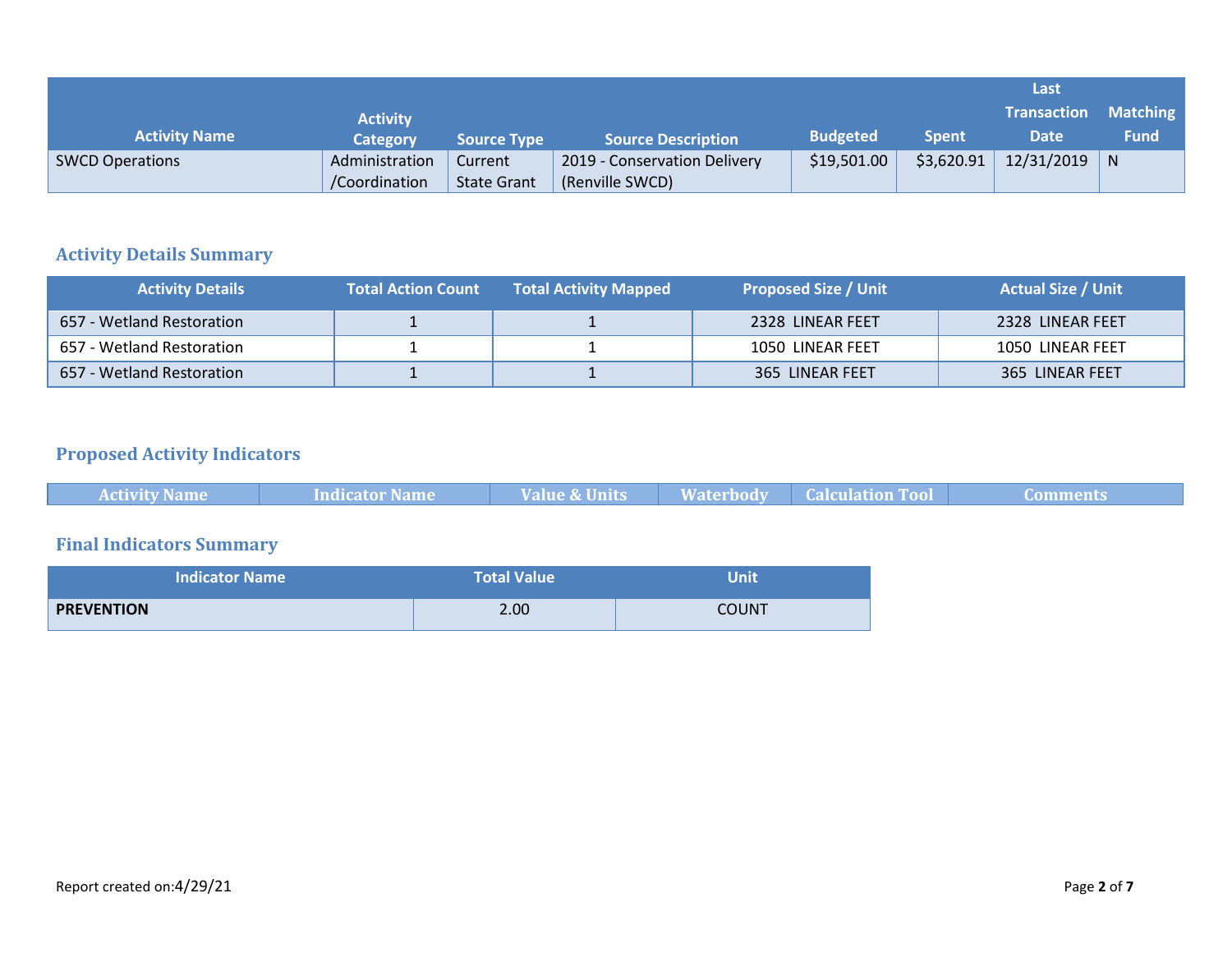## **Grant Activity**

| <b>Grant Activity - RIM Repair</b> |                                                                                  |                 |  |
|------------------------------------|----------------------------------------------------------------------------------|-----------------|--|
| <b>Description</b>                 | Repair RIM wetland Restoration projects                                          |                 |  |
| <b>Category</b>                    | WETLAND RESTORATION/CREATION                                                     |                 |  |
| Start Date                         | $2-Sep-19$                                                                       | <b>End Date</b> |  |
| <b>Has Rates and Hours?</b>        | No                                                                               |                 |  |
| <b>Actual Results</b>              | 2019                                                                             |                 |  |
|                                    | Completed one wetland repair \$1,120.55. Others in design stage or shovel ready. |                 |  |
|                                    | End 2019                                                                         |                 |  |

| <b>Activity Action - 01-19 Wetland Support Tile</b> |                                                                         |                                      |            |  |
|-----------------------------------------------------|-------------------------------------------------------------------------|--------------------------------------|------------|--|
| <b>Practice</b>                                     | <b>Count of Activities</b><br>657 - Wetland Restoration<br>$\mathbf{1}$ |                                      |            |  |
| <b>Description</b>                                  | Install wetland support tile                                            |                                      |            |  |
| <b>Proposed Size / Units</b>                        | 365.00 LINEAR FEET                                                      | Lifespan                             | 10 Years   |  |
| <b>Actual Size/Units</b>                            | 365.00 LINEAR FEET                                                      | <b>Installed Date</b>                | $5-Dec-19$ |  |
| <b>Mapped Activities</b>                            | 1 Polygon(s)                                                            | <b>Technical Assistance Provider</b> |            |  |

|                                                   | <b>Activity Action - Scott Groen RIM Repair</b> |                            |                                        |                                      |                            |          |              |
|---------------------------------------------------|-------------------------------------------------|----------------------------|----------------------------------------|--------------------------------------|----------------------------|----------|--------------|
|                                                   | <b>Practice</b>                                 |                            | 657 - Wetland Restoration              |                                      | <b>Count of Activities</b> |          | $\mathbf{1}$ |
|                                                   | <b>Description</b>                              |                            | Embankments created to repair RIM land |                                      |                            |          |              |
|                                                   | <b>Proposed Size / Units</b>                    |                            | 1,050.00 LINEAR FEET                   | Lifespan                             |                            | 10 Years |              |
|                                                   | <b>Actual Size/Units</b>                        |                            | 1,050.00 LINEAR FEET                   | <b>Installed Date</b>                |                            |          | $1-Aug-20$   |
|                                                   | <b>Mapped Activities</b>                        |                            | 1 Polygon(s)                           | <b>Technical Assistance Provider</b> |                            |          | <b>TSA</b>   |
| <b>Final Indicator for Scott Groen RIM Repair</b> |                                                 |                            |                                        |                                      |                            |          |              |
| <b>Indicator Name</b><br><b>PREVENTION</b>        |                                                 |                            |                                        | <b>Value</b>                         |                            |          |              |
| <b>Indicator Subcategory/Units</b>                |                                                 | POLLUTION PREVENTION COUNT |                                        | <b>Calculation Tool</b>              | Unknown                    |          |              |
| Waterbody                                         | South fork crow river                           |                            |                                        |                                      |                            |          |              |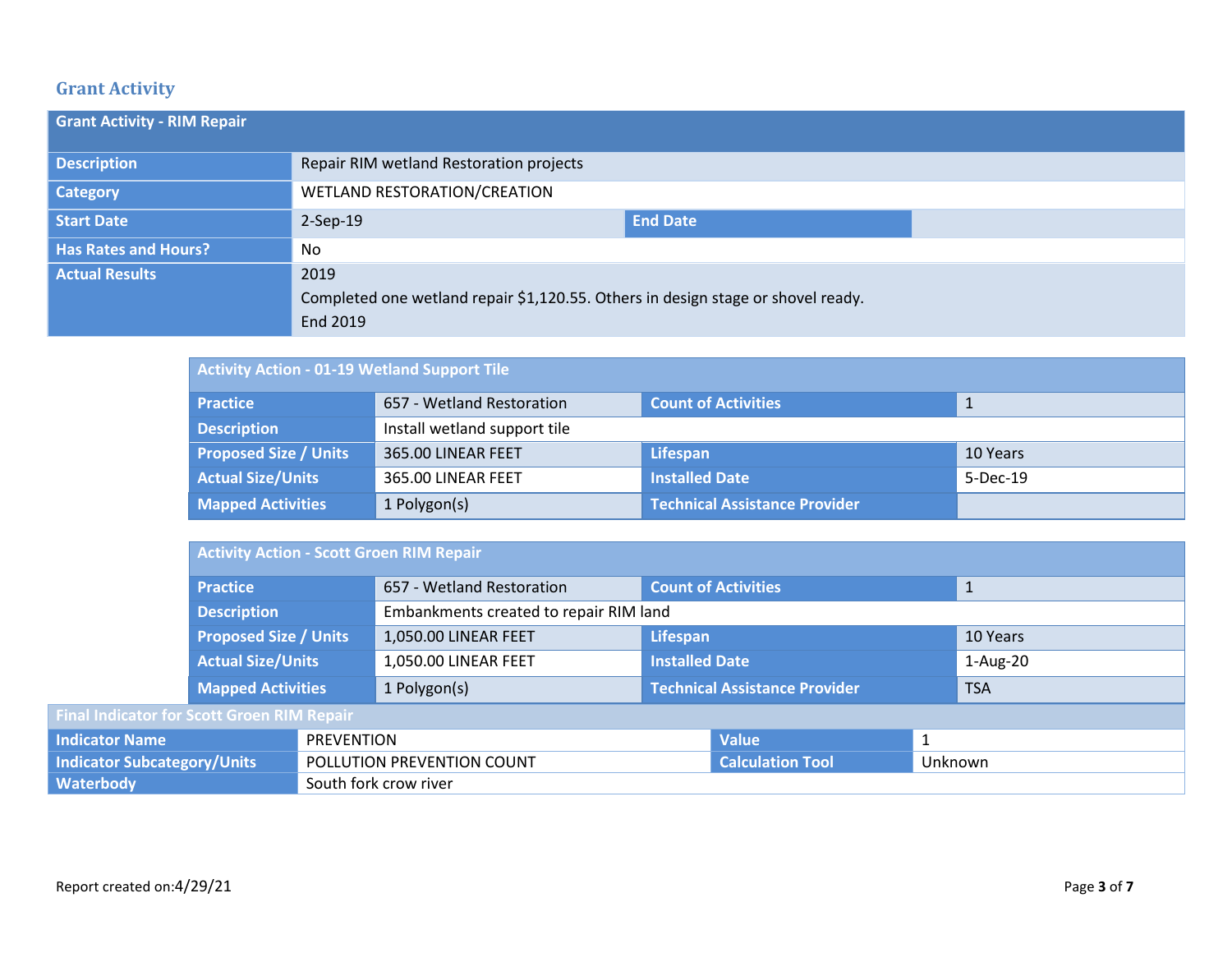|                                                   | <b>Activity Action - Bob Santjer RIM Repair</b> |                            |                           |                                              |                            |           |              |  |
|---------------------------------------------------|-------------------------------------------------|----------------------------|---------------------------|----------------------------------------------|----------------------------|-----------|--------------|--|
|                                                   | <b>Practice</b>                                 |                            | 657 - Wetland Restoration |                                              | <b>Count of Activities</b> |           | $\mathbf{1}$ |  |
|                                                   | Description                                     |                            |                           | Tile reroute performed to repair RIM wetland |                            |           |              |  |
|                                                   | <b>Proposed Size / Units</b>                    |                            | 2,328.00 LINEAR FEET      | Lifespan                                     |                            | 10 Years  |              |  |
|                                                   | <b>Actual Size/Units</b>                        |                            | 2,328.00 LINEAR FEET      | <b>Installed Date</b>                        |                            | 27-Nov-20 |              |  |
|                                                   | <b>Mapped Activities</b>                        |                            | 1 Polygon(s)              | <b>Technical Assistance Provider</b>         |                            |           | <b>TSA</b>   |  |
| <b>Final Indicator for Bob Santjer RIM Repair</b> |                                                 |                            |                           |                                              |                            |           |              |  |
| <b>Indicator Name</b>                             | <b>PREVENTION</b>                               |                            |                           |                                              | <b>Value</b>               |           |              |  |
| <b>Indicator Subcategory/Units</b>                |                                                 | POLLUTION PREVENTION COUNT |                           | <b>Calculation Tool</b>                      | Unknown                    |           |              |  |
| <b>Waterbody</b>                                  | Hawk Creek                                      |                            |                           |                                              |                            |           |              |  |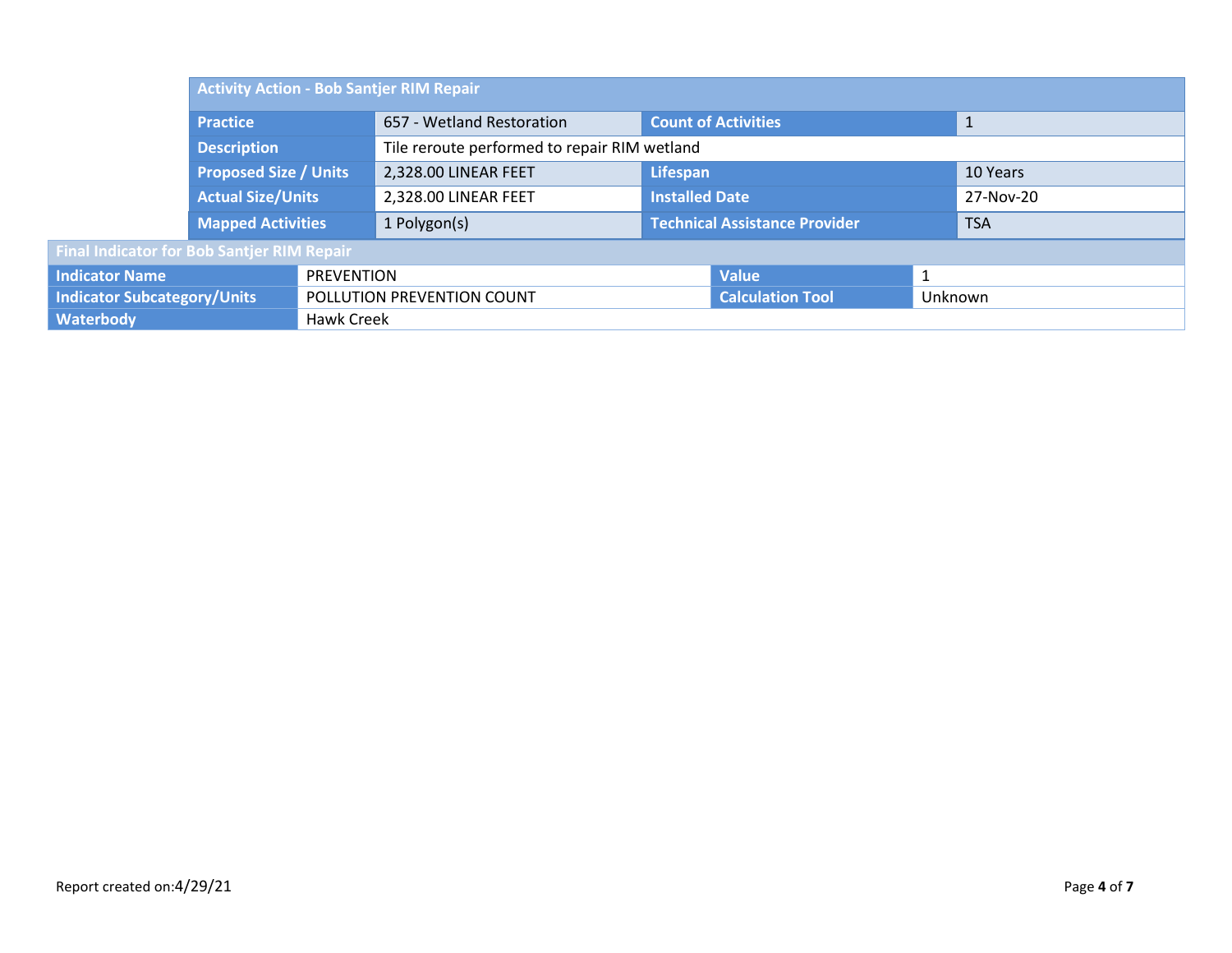| <b>Grant Activity - RIM Repairs TA</b> |                                                                                                                                                                                                                                                                                                                                                                                                                                                                                                                                                                                                                                                                                     |
|----------------------------------------|-------------------------------------------------------------------------------------------------------------------------------------------------------------------------------------------------------------------------------------------------------------------------------------------------------------------------------------------------------------------------------------------------------------------------------------------------------------------------------------------------------------------------------------------------------------------------------------------------------------------------------------------------------------------------------------|
| <b>Description</b>                     | RIM repair oversight and cordination                                                                                                                                                                                                                                                                                                                                                                                                                                                                                                                                                                                                                                                |
| <b>Category</b>                        | TECHNICAL/ENGINEERING ASSISTANCE                                                                                                                                                                                                                                                                                                                                                                                                                                                                                                                                                                                                                                                    |
| <b>Start Date</b>                      | <b>End Date</b>                                                                                                                                                                                                                                                                                                                                                                                                                                                                                                                                                                                                                                                                     |
| <b>Has Rates and Hours?</b>            | No                                                                                                                                                                                                                                                                                                                                                                                                                                                                                                                                                                                                                                                                                  |
| <b>Actual Results</b>                  | 2020<br>January 1 through June 30<br>District Administrator worked 36.5 hours at a billable rate of \$61.10 totaling \$2230.15 administrating grants, conservation<br>outreach activities and assisting the public.<br>Water Resource Tech worked 4 hours at a billable rate of \$46.17 totaling \$184.68 assisting the public with general inquiries.<br>2020 cont.<br>July 1 through December 31<br>Conservation Technician worked 33 hours at a billable rate of \$45.00, for a total of \$1485.00 administering conservation<br>practices.<br>Conservation Technician drove 48 miles at a billable rate of \$0.58, for a total of \$27.60 administering conservation practices. |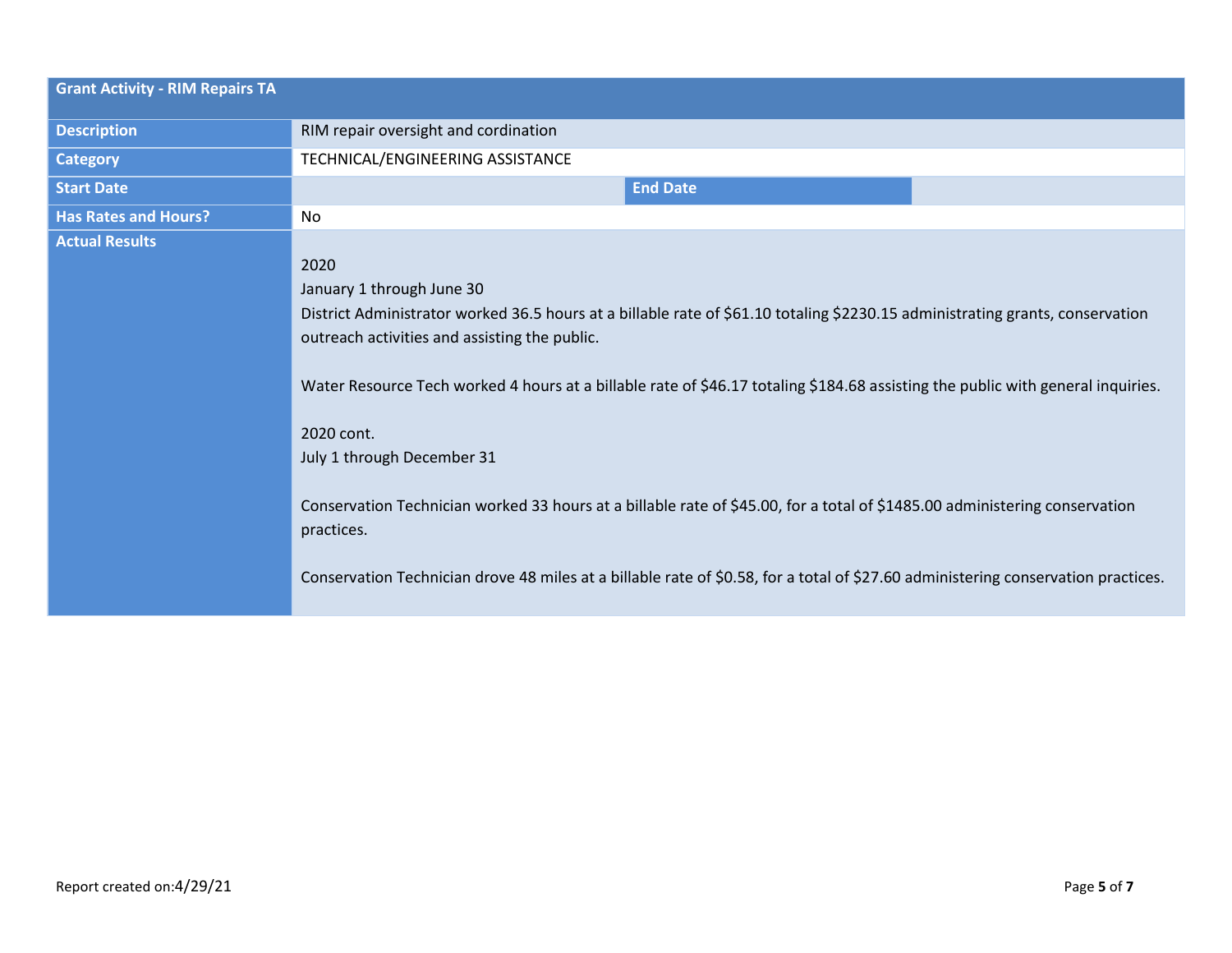| <b>Grant Activity - SWCD Operations</b> |                                                                                                                                                                                                                                                                                                                                                                                                                                                                                                                                                                                                                                                                                                                                                                                                                                                                                                                                                                                                                                                                                                                                                                 |  |  |
|-----------------------------------------|-----------------------------------------------------------------------------------------------------------------------------------------------------------------------------------------------------------------------------------------------------------------------------------------------------------------------------------------------------------------------------------------------------------------------------------------------------------------------------------------------------------------------------------------------------------------------------------------------------------------------------------------------------------------------------------------------------------------------------------------------------------------------------------------------------------------------------------------------------------------------------------------------------------------------------------------------------------------------------------------------------------------------------------------------------------------------------------------------------------------------------------------------------------------|--|--|
| <b>Description</b>                      | <b>SWCD Operations - RIM TA</b>                                                                                                                                                                                                                                                                                                                                                                                                                                                                                                                                                                                                                                                                                                                                                                                                                                                                                                                                                                                                                                                                                                                                 |  |  |
| <b>Category</b>                         | ADMINISTRATION/COORDINATION                                                                                                                                                                                                                                                                                                                                                                                                                                                                                                                                                                                                                                                                                                                                                                                                                                                                                                                                                                                                                                                                                                                                     |  |  |
| <b>Start Date</b>                       | <b>End Date</b>                                                                                                                                                                                                                                                                                                                                                                                                                                                                                                                                                                                                                                                                                                                                                                                                                                                                                                                                                                                                                                                                                                                                                 |  |  |
| <b>Has Rates and Hours?</b>             | <b>No</b>                                                                                                                                                                                                                                                                                                                                                                                                                                                                                                                                                                                                                                                                                                                                                                                                                                                                                                                                                                                                                                                                                                                                                       |  |  |
| <b>Actual Results</b>                   | 2019<br>District Administrator worked 20.50 hours at a billable rate of \$61.43 totaling \$1259.32 administrating grants,<br>conservation outreach activities and assisting the public.<br>Water Resource Tech worked 45.25 hours at a billable rate of \$45.38 totaling \$2,053.45 assisting the public with general<br>inquiries.<br>Water Resource Tech worked 7 hours at a billable rate of \$44.02 totaling \$308.14 assisting the public with general<br>inquiries<br>2020<br>January 1 through June 30<br>District Administrator worked 36.5 hours at a billable rate of \$61.10 totaling \$2230.15 administrating grants, conservation<br>outreach activities and assisting the public.<br>Water Resource Tech worked 4 hours at a billable rate of \$46.17 totaling \$184.68 assisting the public with general inquiries.<br>2020 cont.<br>July 1 through December 31<br>Conservation Technician worked 33 hours at a billable rate of \$45.00, for a total of \$1485.00 administering conservation<br>practices.<br>Conservation Technician drove 48 miles at a billable rate of \$0.58, for a total of \$27.60 administering conservation practices. |  |  |